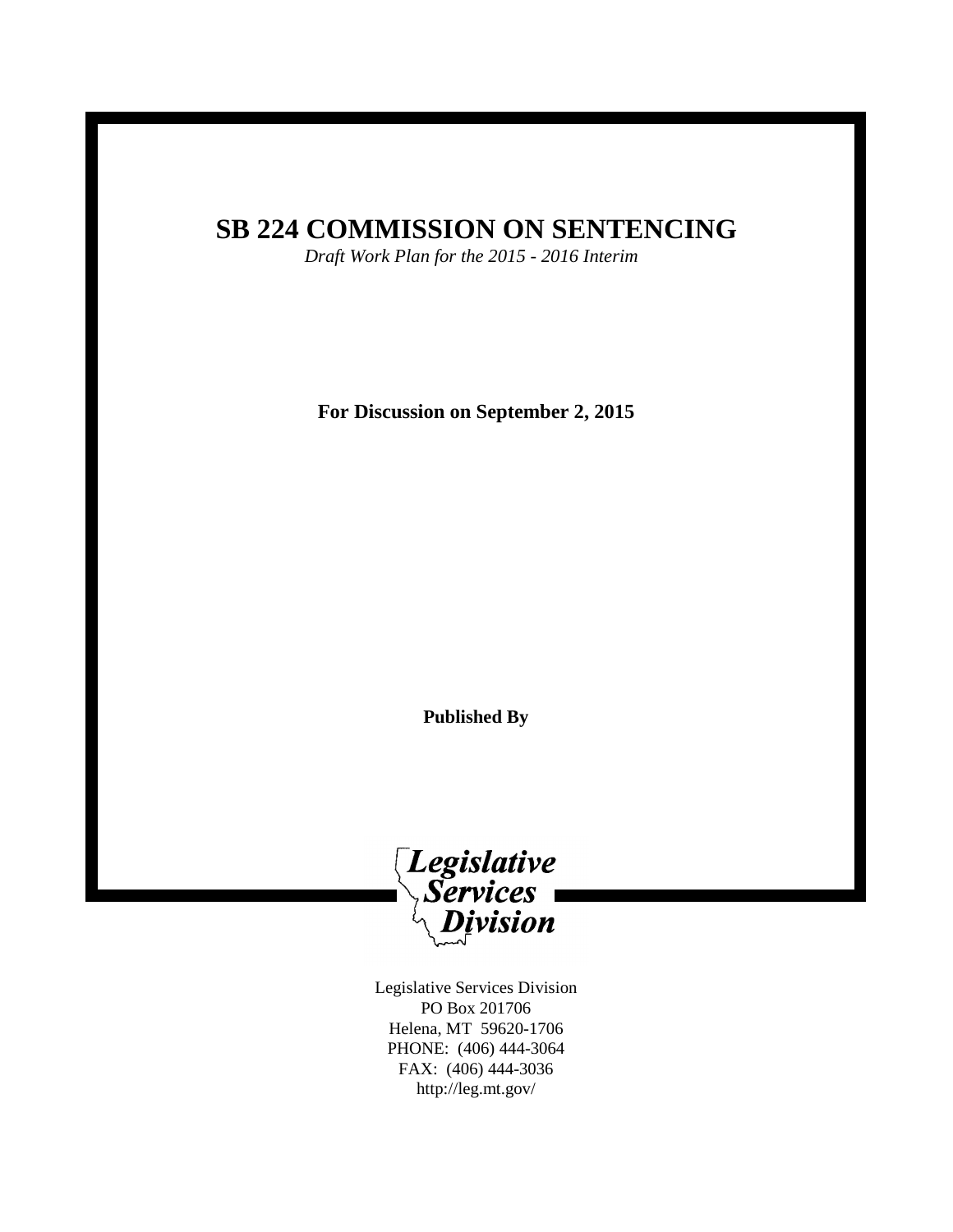### INTRODUCTION AND BACKGROUND

### *Introduction*

The Commission on Sentencing is a 15-member commission established for the 2015- 2016 interim by Senate Bill No. 224 (SB 224), Laws of 2015. Senator Cynthia Wolken (D-Missoula) sponsored the bill.

This work plan outlines the Commission's duties and describes a study process from September 2015 to fall 2016 that the Commission could use to complete those duties. Once revised with directions from the commissioners and adopted by the Commission, the work plan will serve as a general "road map" of the Commission's priorities for the interim.

#### *Commission Duties and Structure*

SB 224 requires the Commission to:

- < conduct an empirical study of the impact of existing sentencing policies and practices of Montana's criminal justice system, including state prison capacities, local jail and detention center capacities, community supervision and parole resources, judicial operations, public defense expenditures, and law enforcement responsibilities;
- < identify strategies to safely reduce incarceration in state prisons and to promote evidence-based diversion programs and other effective alternatives to incarceration;
- $\overline{\phantom{a}}$  investigate the factors contributing to recidivism, evidence-based recidivism reduction initiatives, and cost-effective crime prevention programs;
- $\triangleright$  consider issues regarding disparities in the criminal justice process, including but not limited to racial and ethnic disparity issues; and
- $\overline{\phantom{a}}$  identify opportunities to streamline and simplify the criminal code and to balance sentencing practices and policies with budget constraints.

The Commission must prepare a report of findings and recommendations, including evidence-based analysis and data, to submit to the 65th Legislature.

Commission members were appointed by legislative leadership, the governor, the chief justice of the Montana Supreme Court, and the state's attorney general. Members include four legislators, one district court judge, the director of the Department of Corrections, a county attorney, a private criminal defense attorney, a probation and parole officer, a county sheriff, an employee of the Montana Department of Justice, an employee of the Office of the State Public Defender, and three public members appointed by the governor. Two of the 15 members must be enrolled members of a state-recognized or federally recognized Indian tribe in the state.

SB 224 was effective on April 23, 2015, and the legislation terminates June 30, 2017. The commissioners' terms will expire at that time. SB 224 requires the Commission to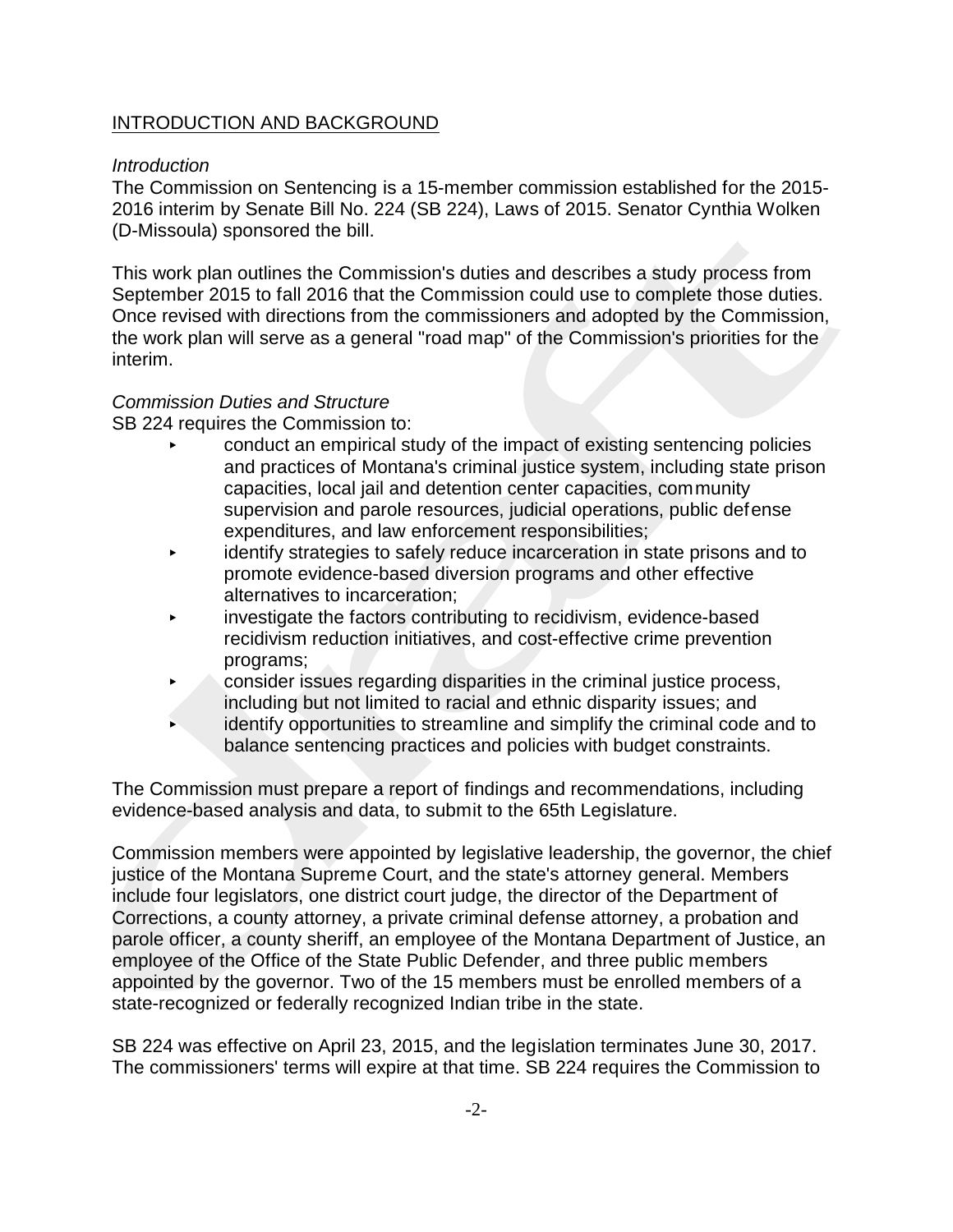make a recommendation to the Legislature as to whether the Commission should continue in existence beyond June 2017.

The Legislative Services Division will provide staff assistance to the Commission, as required by SB 224.

*Technical Assistance from the Council of State Governments Justice Center* In late June, Montana applied to the Bureau of Justice Assistance and the Pew Center on the States to request formal justice reinvestment technical assistance for the Commission's work. Justice reinvestment (or JRI) is a data-driven process that can be used by policymakers to analyze a criminal justice system. The goals of JRI are to increase public safety and reduce corrections and related criminal justice spending, while reinvesting some of the savings in evidence-based strategies that are shown to reduce recidivism. The application process requires state policymakers from the executive, legislative, and judicial branches of government to sign a request letter and commit to working closely with the Commission and the technical assistance provider to supply data, input, guidance, and staff and communications support. Montana's request letter was signed by the governor, the chief justice of the Montana Supreme Court, the attorney general, and legislative leaders from both chambers and parties.

The Montana request was accepted and the Commission will be working closely with the technical assistance provider, the Council of State Governments (CSG) Justice Center, to engage in the JRI process. The CSG Justice Center is a "national nonprofit organization that serves policymakers at the local, state, and federal levels from all branches of government. [The CSG Justice Center] staff provides practical, nonpartisan advice and evidence-based, consensus-driven strategies to increase public safety and strengthen communities."<sup>1</sup>

### STUDY PROCESS

This work plan proposes a three-stage study process, including the following basic activities during the time periods noted:

- **Stage 1 Compile background information: September 2015 to** January 2016. This stage is designed to help the commissioners develop an understanding of Montana's criminal justice system and the challenges experienced by the stakeholders in the system. This stage sets the foundation for the rest of the Commission's work. Activities or work products could include:
	- **presentations from stakeholders to help the commissioners** understand the stakeholders' work, roles, budget, and challenges;

<sup>&</sup>lt;sup>1</sup>The Council of State Governments, *About the Justice Center*, available from: http://csgjusticecenter.org/about-jc/; last accessed Aug. 11, 2015.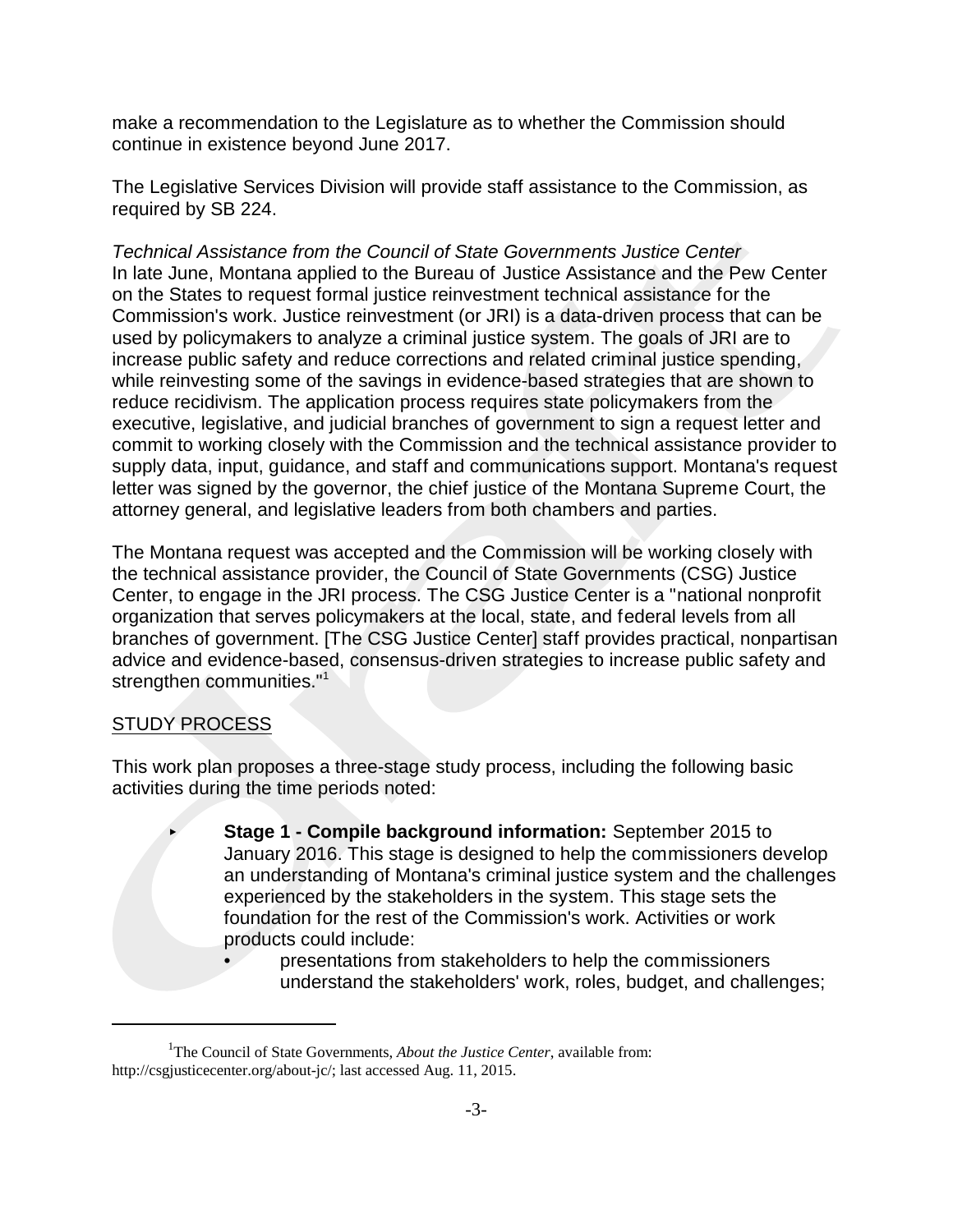- presentations on existing evidence-based diversion programs or effective alternatives to incarceration;
- a review by commissioners, staff, and stakeholders of any current strategies used or initiatives undertaken by stakeholders to address their challenges or that might inform the Commission's recommendations;
- collection and review of available data related to criminal justice system functions; and
- presentations from policymakers in other states to share their experiences with JRI.
- **► Stage 2 Identify and research issues: January 2016 to July 2016. The** focus of activities during this stage will be identification by the commissioners of problems the Commission might address through further analysis, legislation, or other action.
- **Stage 3 Develop and finalize recommendations: July 2016 to** September 2016. After compiling background information, identifying issues, and researching options, the Commission will discuss and act on recommendations it wishes to make to the 2017 Legislature and to address through legislation or other methods.

The table on page 5 provides a list of anticipated study activities and resources, as well as a general timeline for the activities.

## BUDGET AND PROPOSED MEETING SCHEDULE AND ACTIVITIES

### *Budget*

The fiscal note for SB 224 assumed the Commission would need to hold two 1-day meetings and four 2-day meetings to complete its work. This work plan assumes the same number of meetings and outlines the possibility of an additional 1-day meeting in November 2016.

The funding included in SB 224 to pay the commissioners' salaries or compensation and travel expenses, as well as the Commission's administrative costs (secretarial support, copies, mailings, etc.), was line-item vetoed. However, the Legislative Council, the administrative committee that provides oversight to the Legislative Services Division during the interim, designated \$40,000 for the Commission. The Legislative Council also requested that the state agencies and local governments with employees serving on the Commission cover the travel expenses of those commissioners so the money allocated by the Council could be used to pay the expenses of the legislative and public members.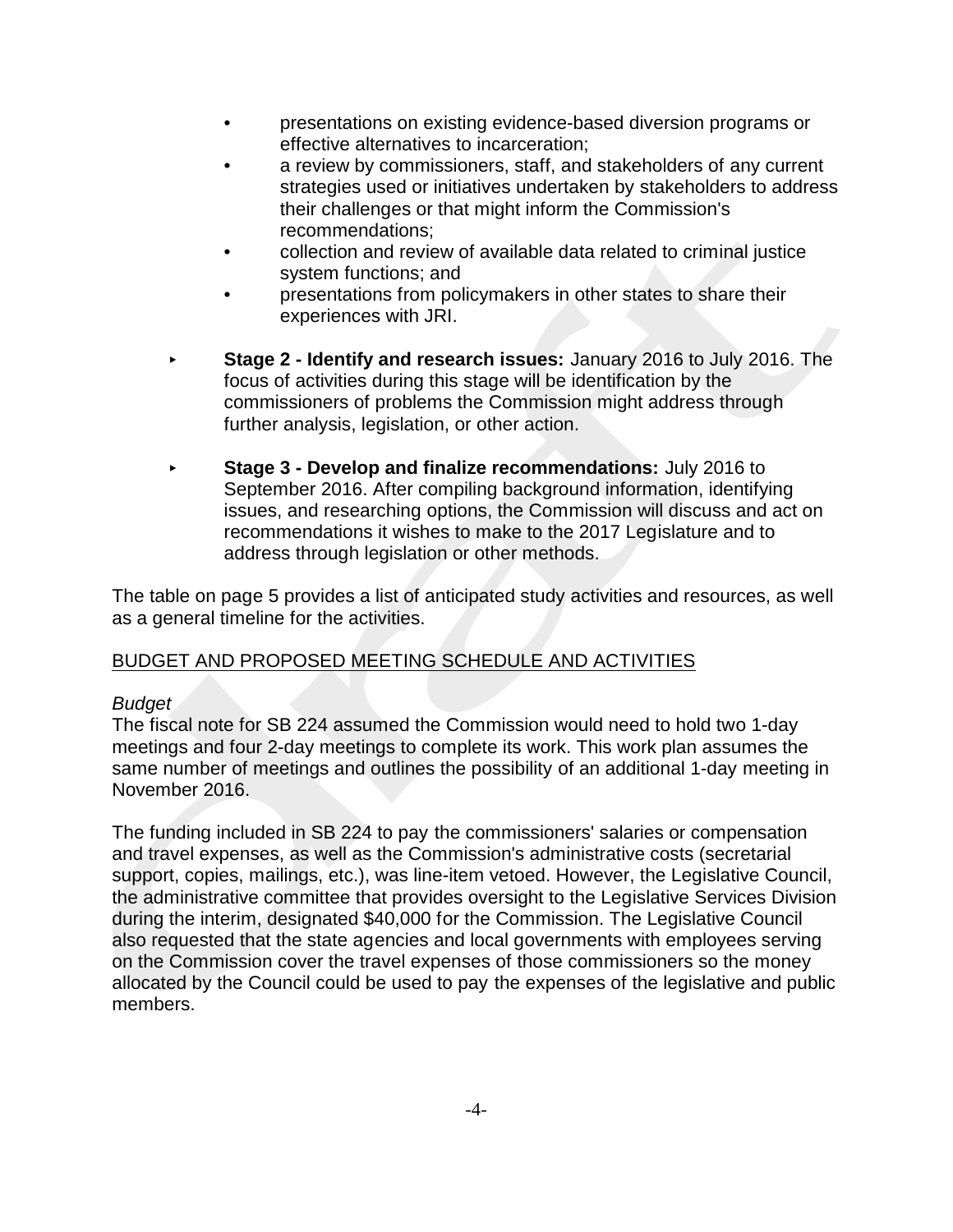### *Proposed Meeting Schedule and Study Activities*

SB 224 requires the Commission to meet at least quarterly. The proposed schedule would allow the commissioners to complete their work before the next legislative session. The proposal does not include specific meeting dates. Instead, it leaves those dates to be determined by the commissioners to fit their schedules and those of the CSG Justice Center and Commission staff. It anticipates that all meetings will take place in Helena.

| <b>Date</b>                  | <b>Study Activity</b> | <b>Tasks/Policy Decisions</b>                                                                                                                                                                                                                                                                                                                                                                                                                                |
|------------------------------|-----------------------|--------------------------------------------------------------------------------------------------------------------------------------------------------------------------------------------------------------------------------------------------------------------------------------------------------------------------------------------------------------------------------------------------------------------------------------------------------------|
| September 2,<br>2015 (1 day) | • Organizational      | • Discuss commissioners' goals, ideas,<br>needs<br>• Discuss, amend, adopt work plan, if<br>possible<br>• Set next meeting date<br>• Elect officers                                                                                                                                                                                                                                                                                                          |
|                              | ► Study Stage 1       | • Meet CSG Justice Center staff, receive<br>overview of technical assistance, JRI<br>approach<br>• Review previous data work performed for<br>the Department of Corrections<br>• Listen to public comment<br>• Discuss next steps and request additional<br>information                                                                                                                                                                                      |
| November<br>2015 (2 days)    | • Organizational      | • Adopt work plan, if needed<br>• Set next meeting date(s)<br>• Public launch of justice reinvestment<br>project                                                                                                                                                                                                                                                                                                                                             |
|                              | ▶ Study Stage 1       | • Receive initial presentation from CSG<br>Justice Center staff, including research on<br>reducing recidivism and recent criminal<br>justice trends<br>• Gather background on criminal justice<br>system through stakeholder presentations<br>• Review existing diversion programs or<br>other alternatives to incarceration, if<br>possible<br>• Listen to public comment<br>• Discuss next steps and request additional<br>information for future meetings |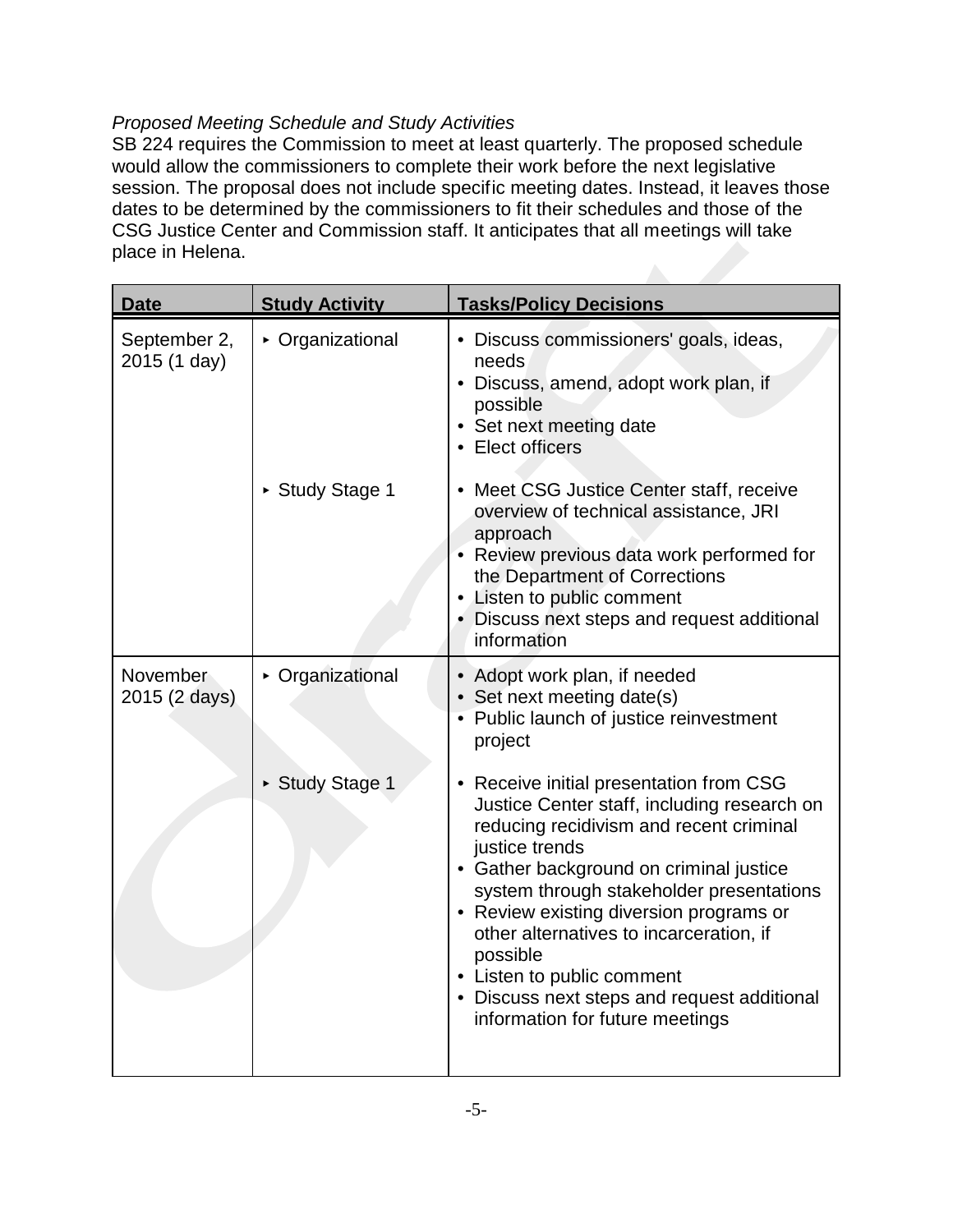| <b>Date</b>                              | <b>Study Activity</b>            | <b>Tasks/Policy Decisions</b>                                                                                                                                                                                                                                                                                                                                                            |
|------------------------------------------|----------------------------------|------------------------------------------------------------------------------------------------------------------------------------------------------------------------------------------------------------------------------------------------------------------------------------------------------------------------------------------------------------------------------------------|
| January 2016<br>$(1-2 \text{ days})$     | ► Study Stages 1<br>and 2        | • Receive CSG Justice Center staff<br>presentation on Montana-specific data and<br>trends<br>Review disparate impact<br>information/presentation, if possible<br>• Review information requested at previous<br>meetings<br>• Listen to public comment<br>• Discuss and identify areas of interest for<br>further in-depth study<br>Request additional information for future<br>meetings |
| April 2016<br>$(1-2 \text{ days})$       | ▶ Study Stages 2<br>and 3        | <b>Receive CSG Justice Center staff</b><br>presentation detailing policy options<br>• Review information requested at previous<br>meetings<br>Discuss and identify areas of interest for<br>further in-depth study<br>Listen to public comment<br>• Solicit further public and stakeholder<br>comment on policy options<br>Request additional information for future<br>meetings         |
| <b>July 2016</b><br>$(1-2 \text{ days})$ | <b>Study Stages 2</b><br>and $3$ | <b>Receive CSG Justice Center staff</b><br>presentation about policy<br>framework/recommendations and impact<br>analysis<br>Review information requested at previous<br>meetings<br>Listen to public comment<br>Request additional information for future<br>meetings<br>• Direct staff to draft recommendations<br>and/or legislation, as necessary                                     |